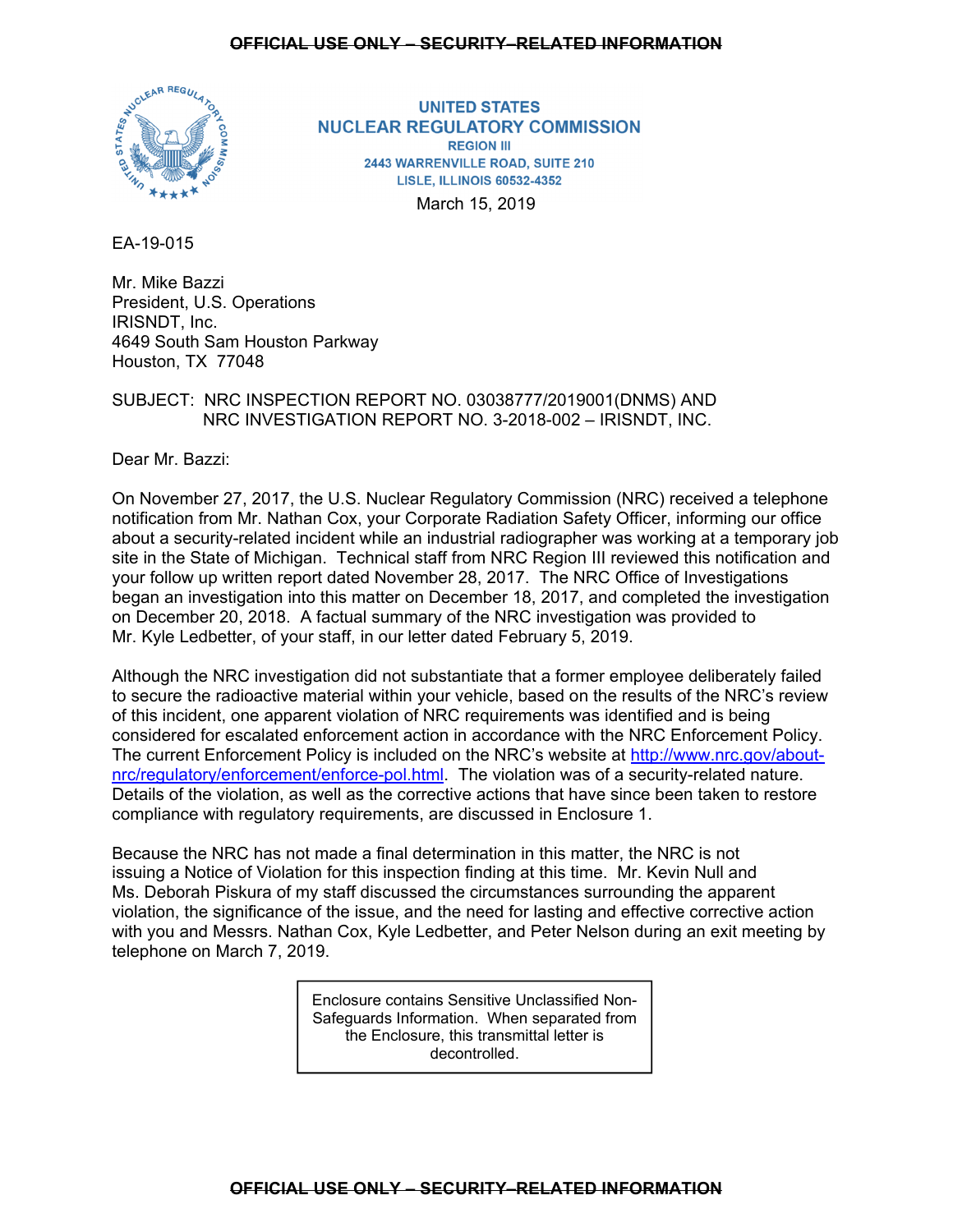M. Bazzi 2

Before the NRC makes its enforcement decision, we are providing you an opportunity to either: (1) respond in writing to the apparent violation addressed in this inspection report or (2) request a Predecisional Enforcement Conference (PEC) or (3) provide no further response based on the information you had previously provided in your written report dated November 28, 2017. **Please contact Mr. Aaron T. McCraw, Chief of the Materials Inspection Branch, at 630-829-9650 or aaron.mccraw@nrc.gov within 10 days of the date of this letter to inform the NRC of your intended response.** 

If you choose to provide a written response, it should be clearly marked as "Response to the Apparent Violation in Inspection Report No. 03038777/2019001(DNMS); EA-19-015," and should include, for the apparent violation: (1) the reason for the apparent violation, or, if contested, the basis for disputing the apparent violation; (2) the corrective steps that have been taken and the results achieved; (3) the corrective steps that will be taken to avoid further violations; and (4) the date when full compliance was or will be achieved. In presenting your corrective actions, you should be aware that the promptness and comprehensiveness of your actions will be considered in assessing any civil penalty for the apparent violation. The guidance in NRC Information Notice 96-28, "Suggested Guidance Relating to Development and Implementation of Corrective Action," may be useful in preparing your response. You can find the information notice on the NRC's website at: http://www.nrc.gov/reading-rm/doccollections/gen-comm/info-notices/1996/in96028.html. Your response may reference or include previously docketed correspondence, if the correspondence adequately addresses the required response. Your response should be sent to the NRC's Document Control Desk, Washington, DC 20555-0001, with a copy mailed to the NRC Region III Office, 2443 Warrenville Road, Suite 210, Lisle, Illinois 60532, within 30 days of the date of this letter. If an adequate response is not received within the time specified or an extension of time has not been granted by the NRC, the NRC will proceed with its enforcement decision or schedule a PEC.

If you choose to request a PEC, it will afford you the opportunity to provide your perspective on the apparent violation and any other information that you believe the NRC should take into consideration before making an enforcement decision. The topics discussed during the PEC may include the following: information to determine whether a violation occurred, information to determine the significance of a violation, information related to the identification of a violation, and information related to any corrective actions taken or planned to be taken. If a PEC is held, the NRC will issue a press release to announce the time and date of the PEC. The PEC will be closed to public observation due to the security-related nature of the finding.

Please be advised that the number and characterization of the apparent violation described in the enclosed report may change as a result of further NRC review. You will be advised by separate correspondence of the results of our deliberations on this matter.

In accordance with Title 10 of the *Code of Federal Regulations* (CFR) 2.390 of the NRC's "Rules of Practice," a copy of this letter will be available electronically for public inspection in the NRC's Public Document Room or from the NRC's Agencywide Documents Access Management System (ADAMS), accessible from the NRC's website at http://www.nrc.gov/reading-rm/adams.html. However, the enclosed inspection report, and your written response, if you choose to provide one, will not be made available electronically for public inspection because of the security-related information that is or would be contained in each.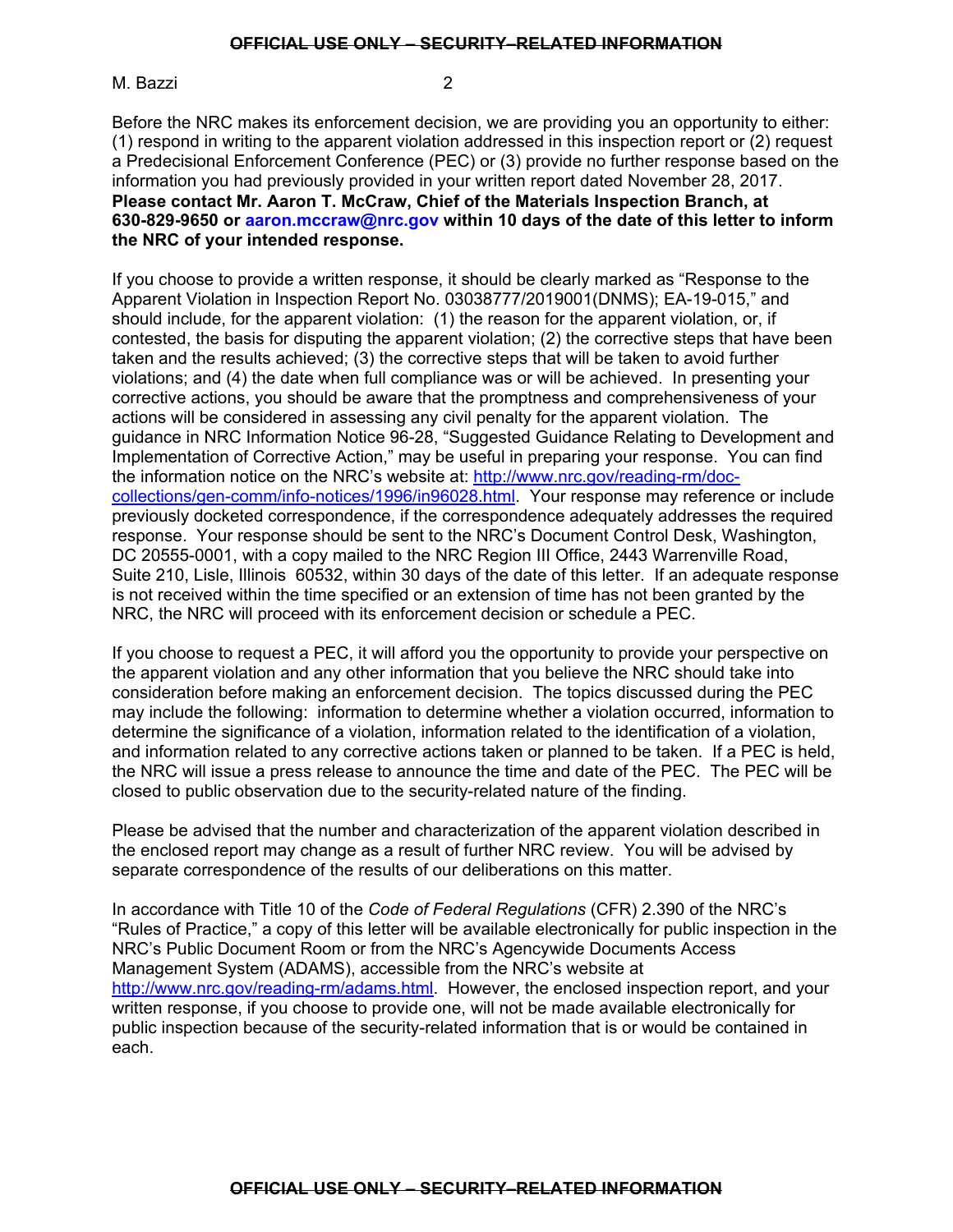## **OFFICIAL USE ONLY – SECURITY–RELATED INFORMATION**

M. Bazzi 3

Please feel free to contact Ms. Piskura if you have any questions regarding this correspondence. Ms. Piskura can be reached at 630-829-9867.

Sincerely,

*/RA/*

Mohammed A. Shuaibi, Acting Director Division of Nuclear Materials Safety

Docket No. 030-38777 License No. 13-32791-01

Enclosure: IR 03038777/2019001(DNMS) non-public

cc w/encl: Nathan Cox, Corporate Radiation Safety Officer Kyle Ledbetter Radiation Safety Officer Peter Nelson, Corporate Safety Officer

cc w/o encl: State of Indiana State of Michigan